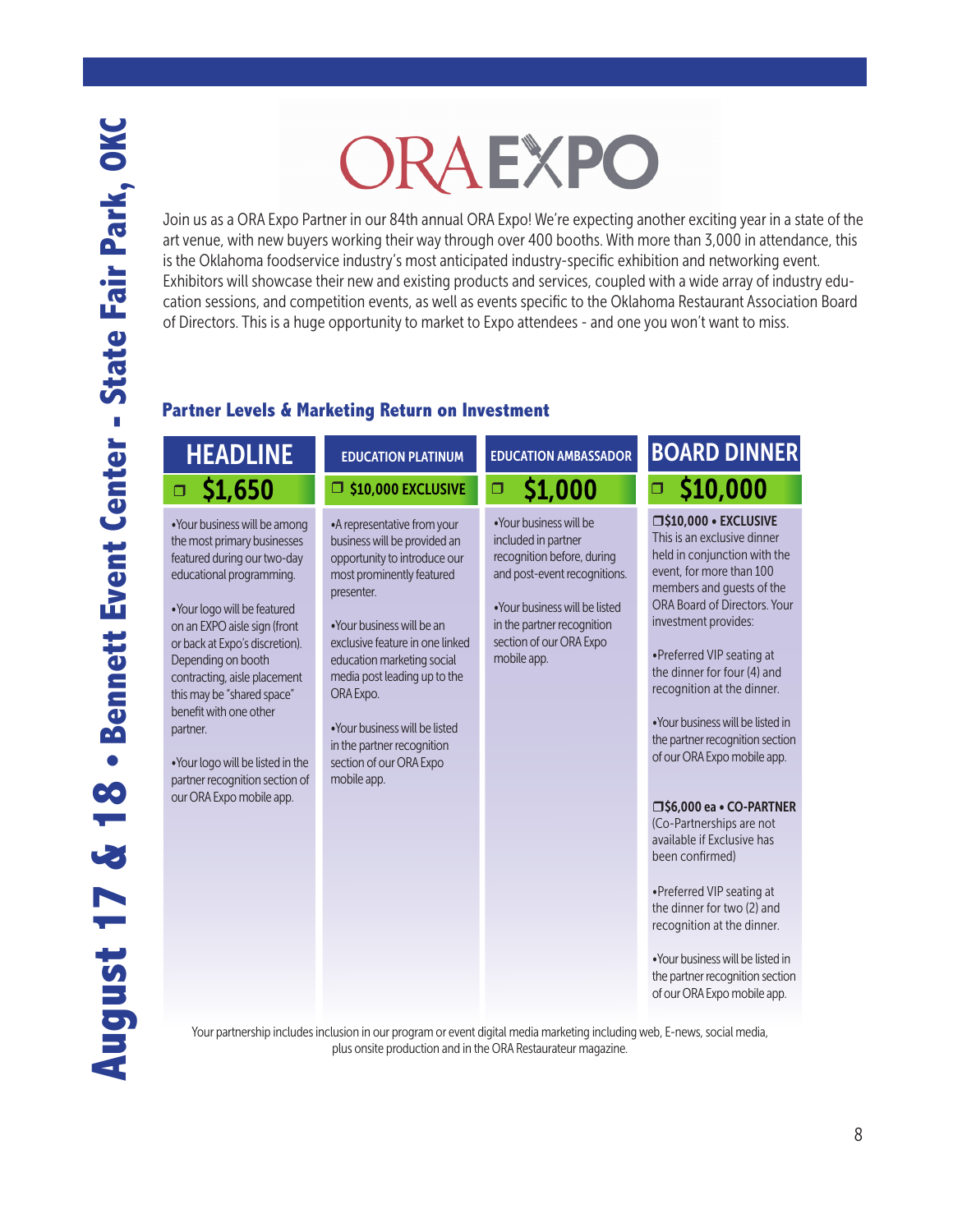

Support many of the most talented Oklahoma bartenders as they compete for prizes in the "Cocktail Shakedown." This exciting competition takes place in conjunction with the ORA Expo. Bartenders from Oklahoma restaurants will put their skills and abilities to the test as they compete to move through timed heats of cocktail preparations including the Championship Round. As each bartender lifts a shaker and creates his or her requisite signature concoction, they race the clock to create innovative and crazy delicious cocktails that will be judged on taste and balance, originality, drink presentation and stage presentation. Each round reduces the number of talented competitors, until the finalists compete for the Grand Championship belt and prize monies!

#### **Partner Levels & Marketing Return on Investment**

### PLATINUM \$3,000

Platinum Partners are the competition's most prominently recognized partners, and will enjoy the following:

•Your logo will be digitally embossed on the Grand Champion belt.

•Your logo will be front and center with other Platinum Partners on the bar cling wraps.

•Your logo will be listed in the partner recognition section of our ORA Expo mobile app.

•Inclusion in the emcee scripting for acknowledgment at least twice during the competition.

•Post-event magazine promotion will include a full page photo of the Grand Champion with one representative from each Platinum Partner business.

## GOLD \$1,000

•Your logo will be promoted during each heat of the Shakedown on the competition plasmas.

•Your logo will be listed in the partner recognition section of our ORA Expo mobile app.

## □ \$3,000 □ \$1,000 □ \$1,250 EA. □ \$1,500 HEAT SPIRITS

**(Limited to the # of Heats)** •One of your products (meeting competition guidelines) will be featured during one heat of competition.

•Your logo will be featured on boxing ring style cards held by our "ring girls" during your partner heat.

*This investment requires \$1,250, plus 8 full-size bottles of the spirit for competition bars and 24 total .375 ml or larger bottles for competitor and judge swag bags.* 

*Please contact the ORA to confirm if this partnership is still available.*

*Heat Partners are also encouraged to invest additionally as Platinum or Gold Partners.* 



## CHAMP HEAT

This is an Exclusive Partnership.

•Your logo will also be featured on boxing ring style cards held by our "ring girls" in your Championship Heat.

*Heat Partners are also encouraged to invest additionally as Platinum or Gold Partners.*

**SOLD**

Your partnership includes inclusion in our program or event digital media marketing including web, E-news, social media, plus onsite production and in the ORA Restaurateur magazine.